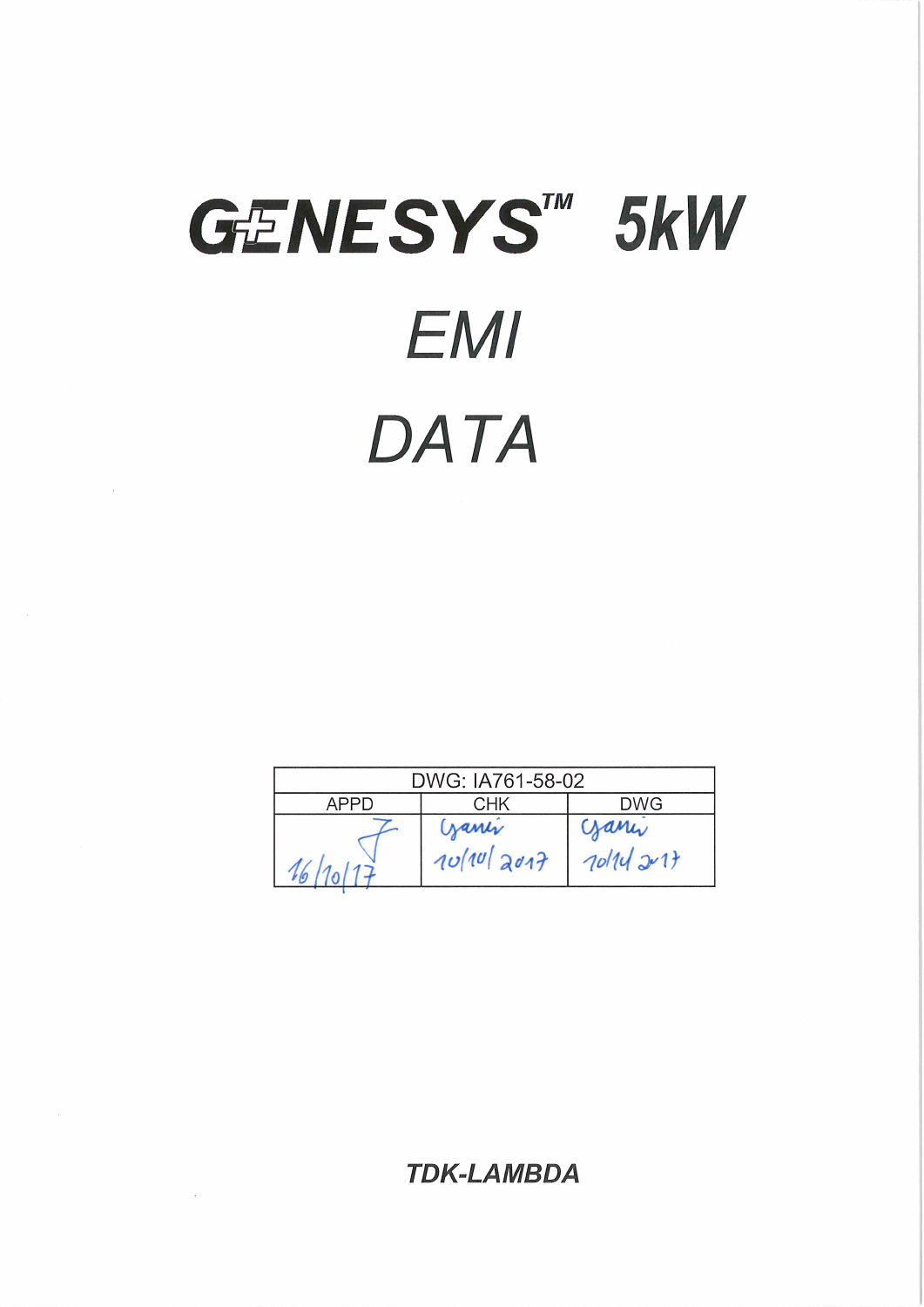# INDEX PAGE 1. TEST METHOD R-1 2. TEST DATA  $21$  Conducted emission  $22$

| 2-1. Conducted emission |  |
|-------------------------|--|
| 2-2. Radiated emission  |  |

The above data is typical value data.

The values are considered to be actual capability data.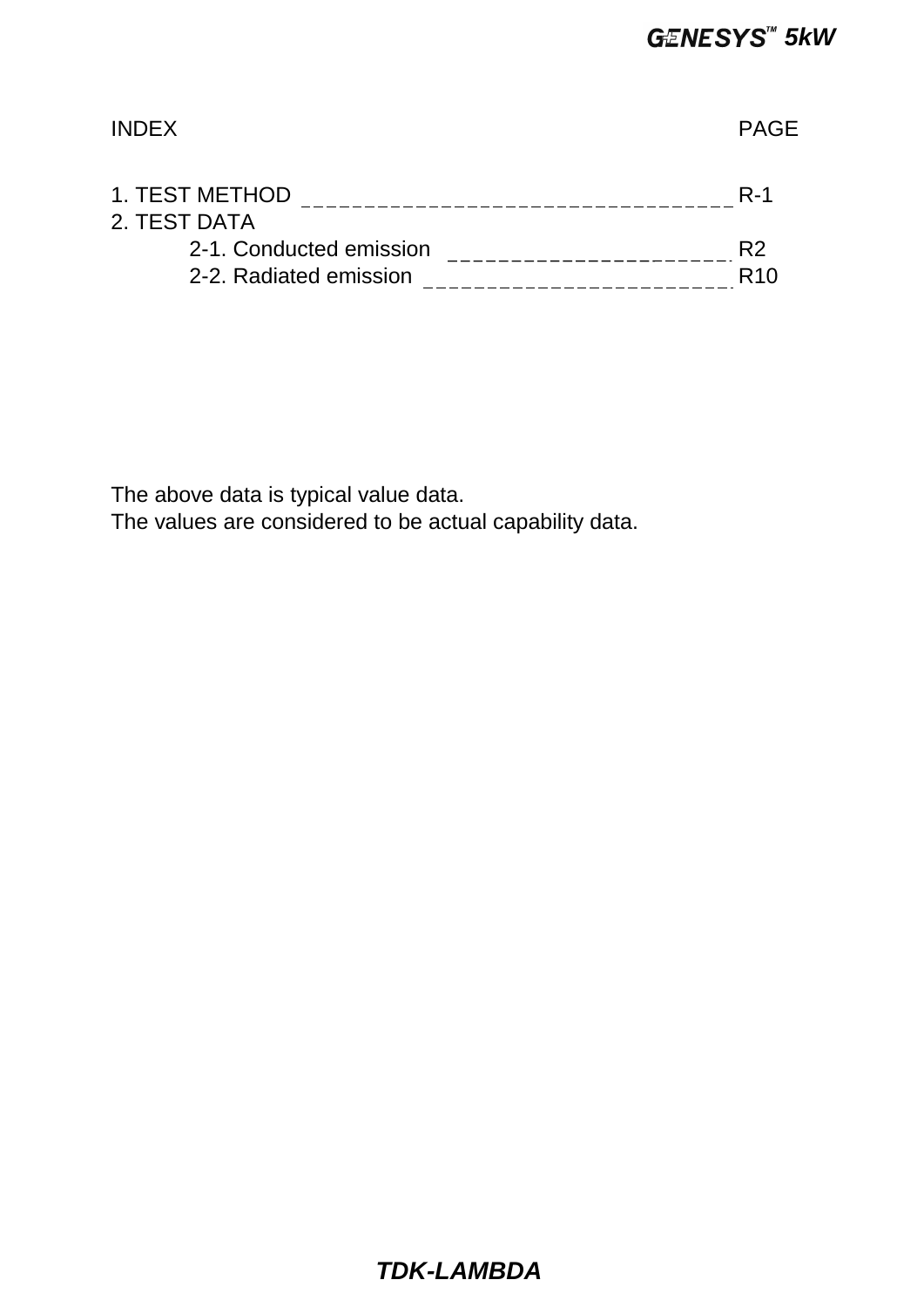## 1.Test Method

#### **(1) Conducted Emission**



#### **(2) Radiated Emission**



*TDK-LAMBDA* R-1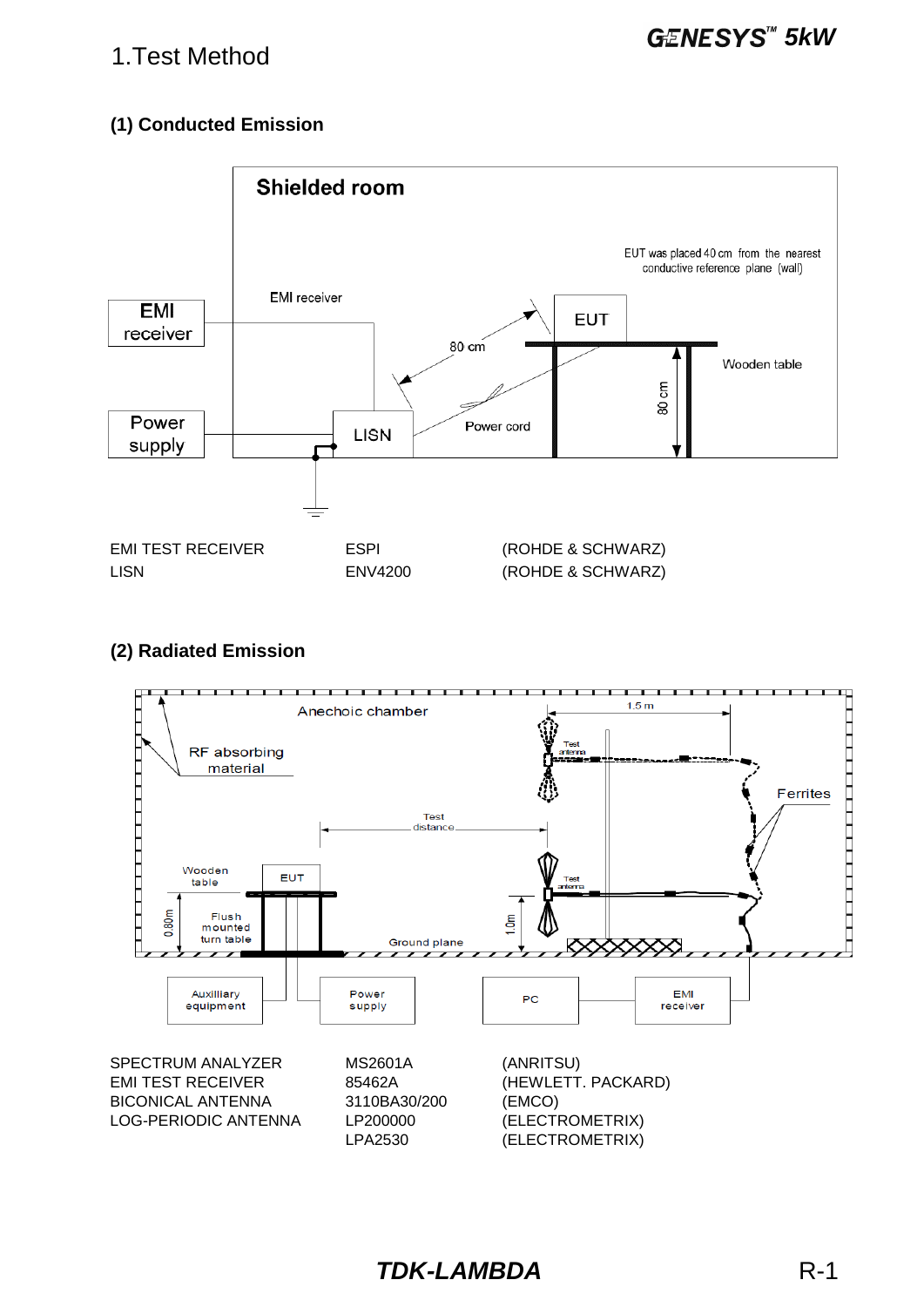#### **MODEL: G10-500 3P200**

(1) Test condition

Input voltage/frequency: 3PHASE 200VAC/50Hz Output current: 100% Output voltage: 100% Ambient temperature: 25°C Regulation: FCC Class A, IEC61204-3

(2) Test results

Under the above test condition, emission level was below the limit line. Refer to the following interference wave list and next page for spectrum data.

| FCC Class A, IEC61204-3 |             |               |       |               |
|-------------------------|-------------|---------------|-------|---------------|
| <b>PHASE</b>            | <b>FREQ</b> | <b>RESULT</b> | LIMIT | <b>MARGIN</b> |
|                         |             | AV            | AV    | AV            |
|                         | <b>MHz</b>  | dBµV          | dBµV  | dBuV          |
|                         | 1.80300     | 46.51         | 60.00 | 13.49         |
| L2                      | 1.75700     | 51.07         | 60.00 | 8.93          |
| L3                      | 1.75700     | 50.03         | 60.00 | 9.97          |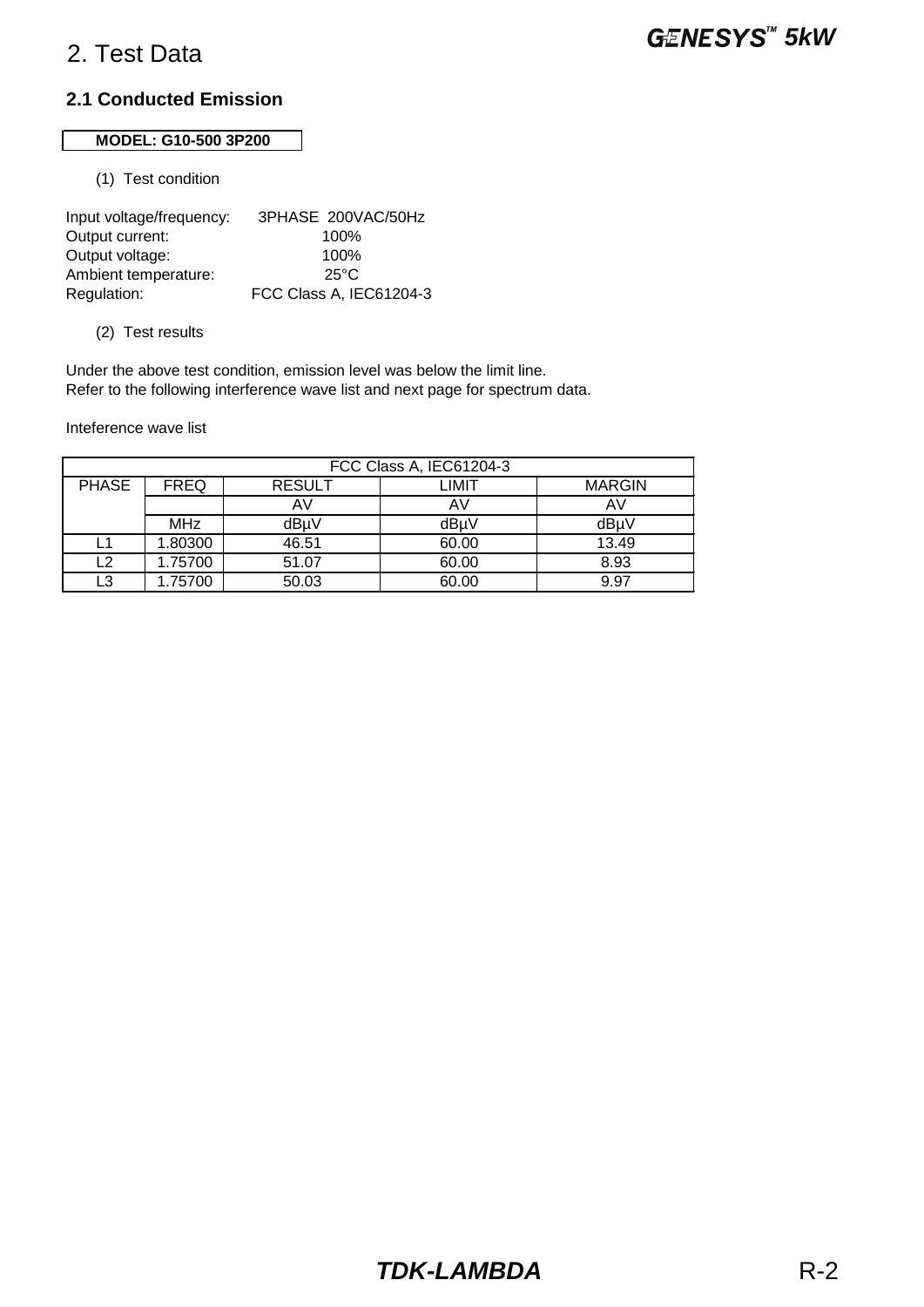

*TDK-LAMBDA* R-3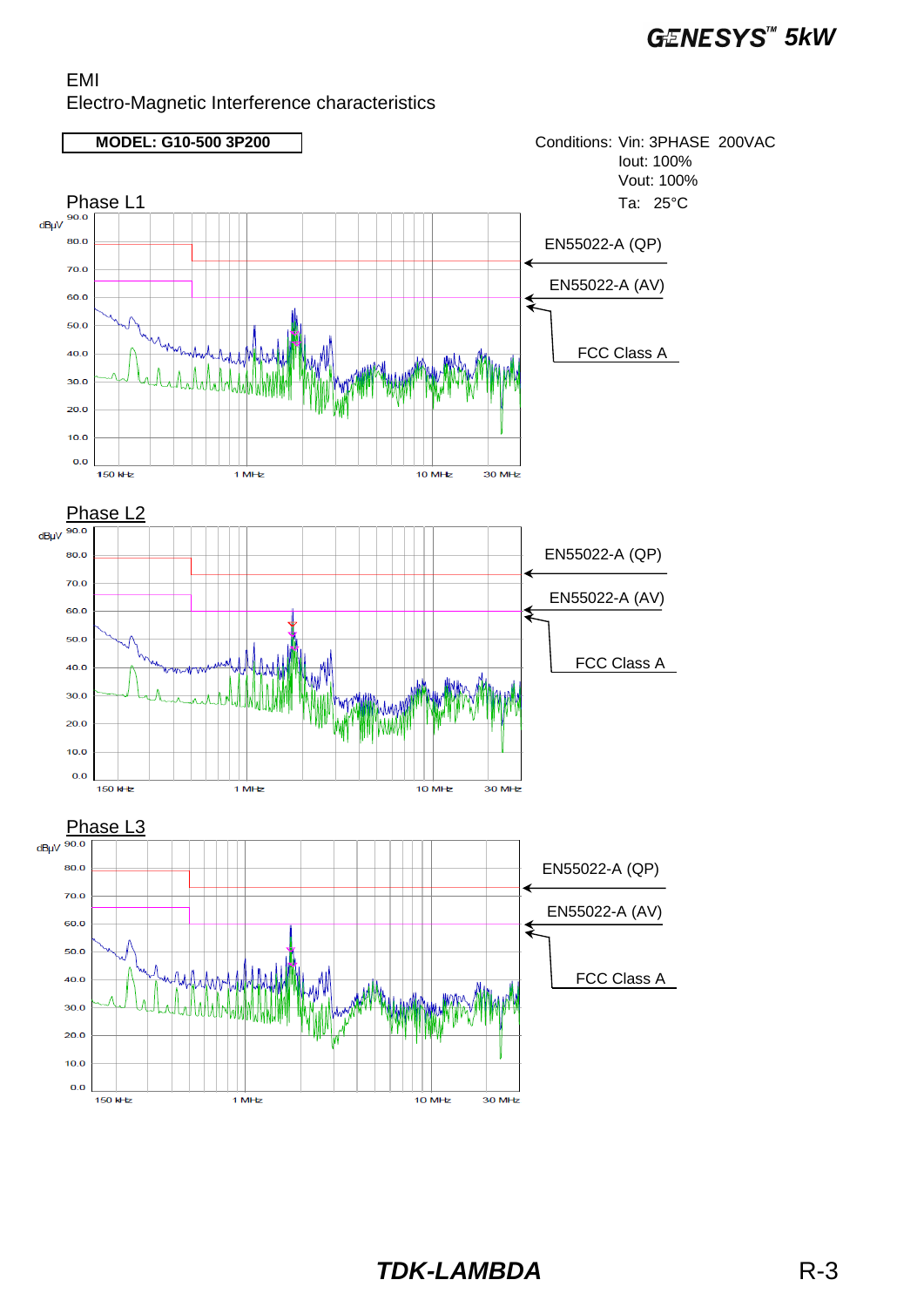#### **MODEL: G10-500 3P400**

(1) Test condition

Input voltage/frequency: 3PHASE 400VAC/50Hz Output current: 100% Output voltage: 100% Ambient temperature: 25°C Regulation: FCC Class B, IEC61204-3

(2) Test results

Under the above test condition, emission level was below the limit line. Refer to the following interference wave list and next page for spectrum data.

| FCC Class B, IEC61204-3 |             |               |       |               |
|-------------------------|-------------|---------------|-------|---------------|
| <b>PHASE</b>            | <b>FREQ</b> | <b>RESULT</b> | LIMIT | <b>MARGIN</b> |
|                         |             | AV            | AV    | AV            |
|                         | <b>MHz</b>  | dBuV          | dBµV  | dBµV          |
|                         | 9.09594     | 42.88         | 50.00 | 7.12          |
| L2                      | 9.09594     | 39.88         | 50.00 | 10.12         |
| L3                      | 9.09594     | 36.80         | 50.00 | 13.20         |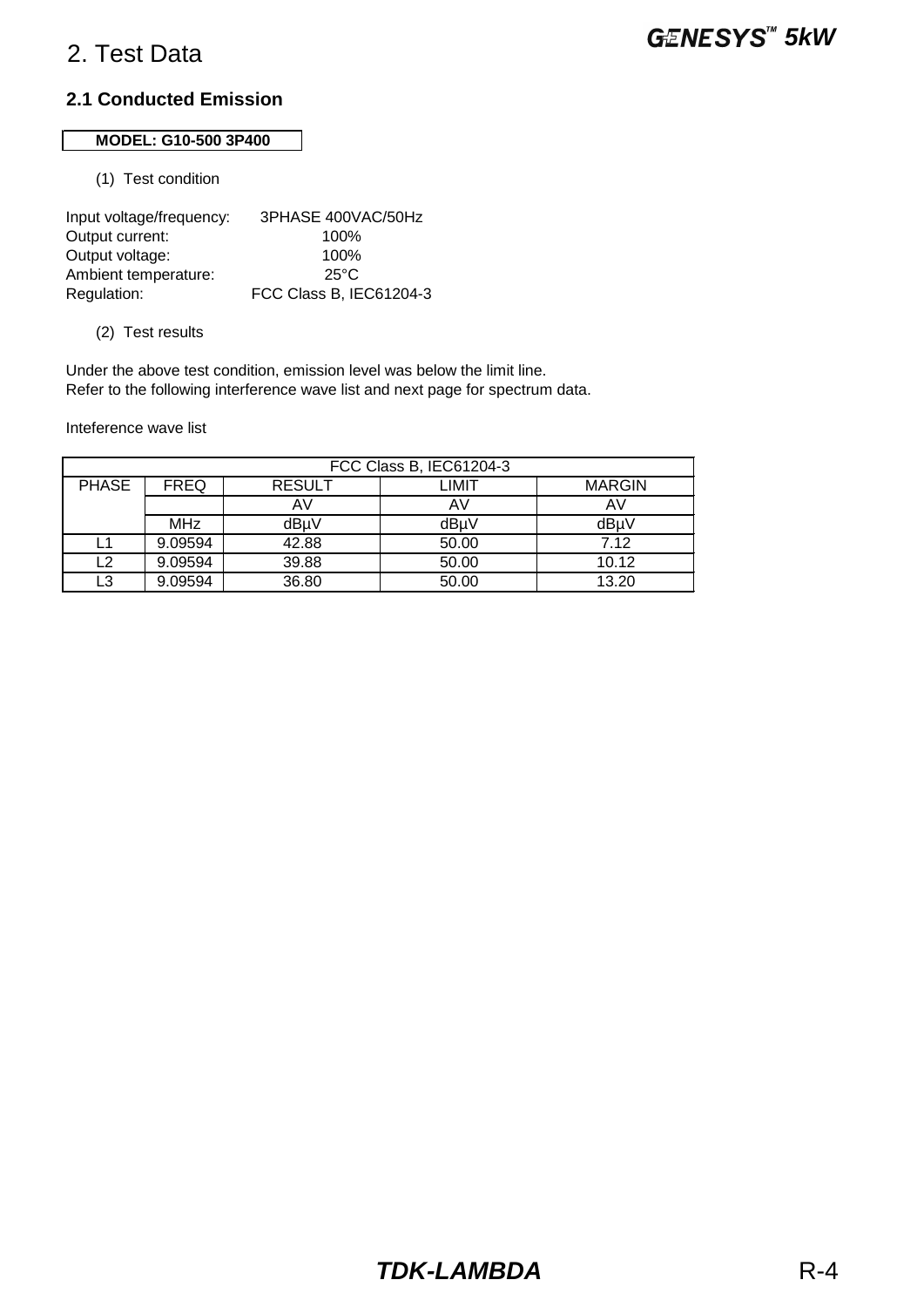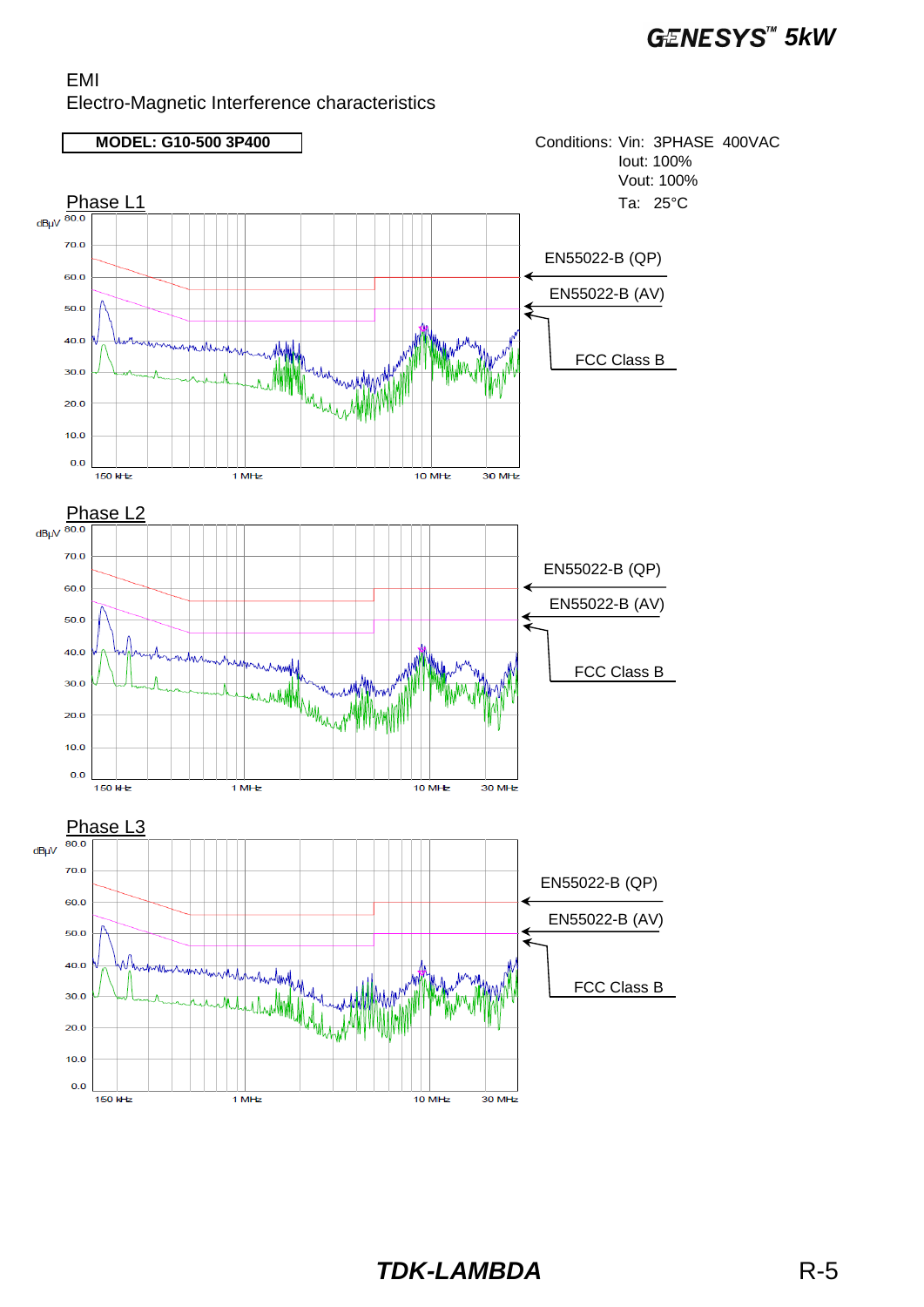#### **MODEL: G600-8.5 3P200**

(1) Test condition

| Input voltage/frequency: | 3PHASE 200VAC/50Hz      |
|--------------------------|-------------------------|
| Output current:          | 100%                    |
| Output voltage:          | 100%                    |
| Ambient temperature:     | 25°C                    |
| Regulation:              | FCC Class A, IEC61204-3 |

(2) Test results

Under the above test condition, emission level was below the limit line. Refer to the following interference wave list and next page for spectrum data.

| FCC Class A, IEC61204-3 |             |               |       |               |
|-------------------------|-------------|---------------|-------|---------------|
| <b>PHASE</b>            | <b>FREQ</b> | <b>RESULT</b> | LIMIT | <b>MARGIN</b> |
|                         |             | AV            | AV    | AV            |
|                         | <b>MHz</b>  | dBuV          | dBµV  | dBuV          |
| L1                      | 2.70000     | 51.26         | 60.00 | 8.74          |
| L2                      | 2.70000     | 51.12         | 60.00 | 8.88          |
| L3                      | 2.32000     | 49.94         | 60.00 | 10.06         |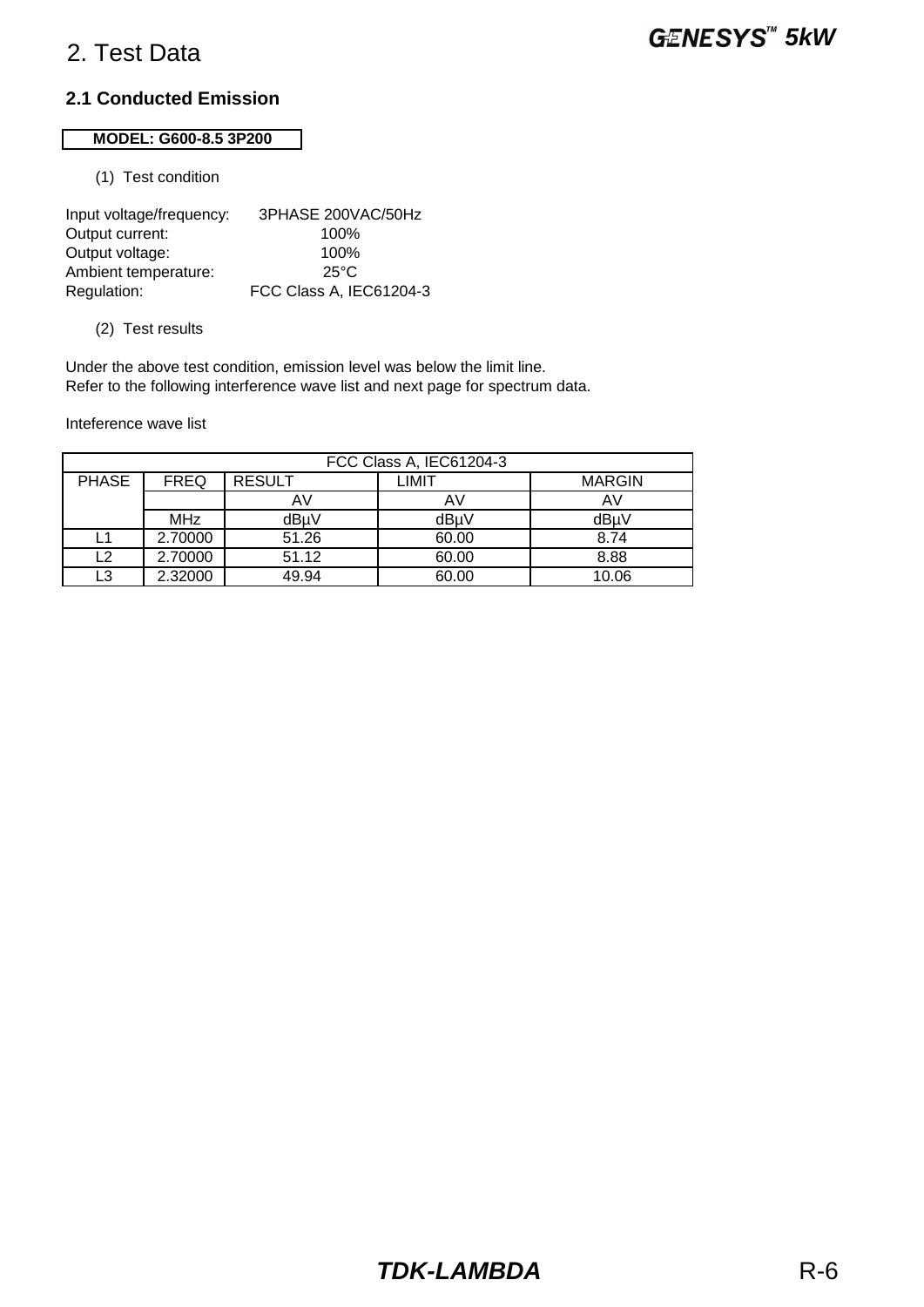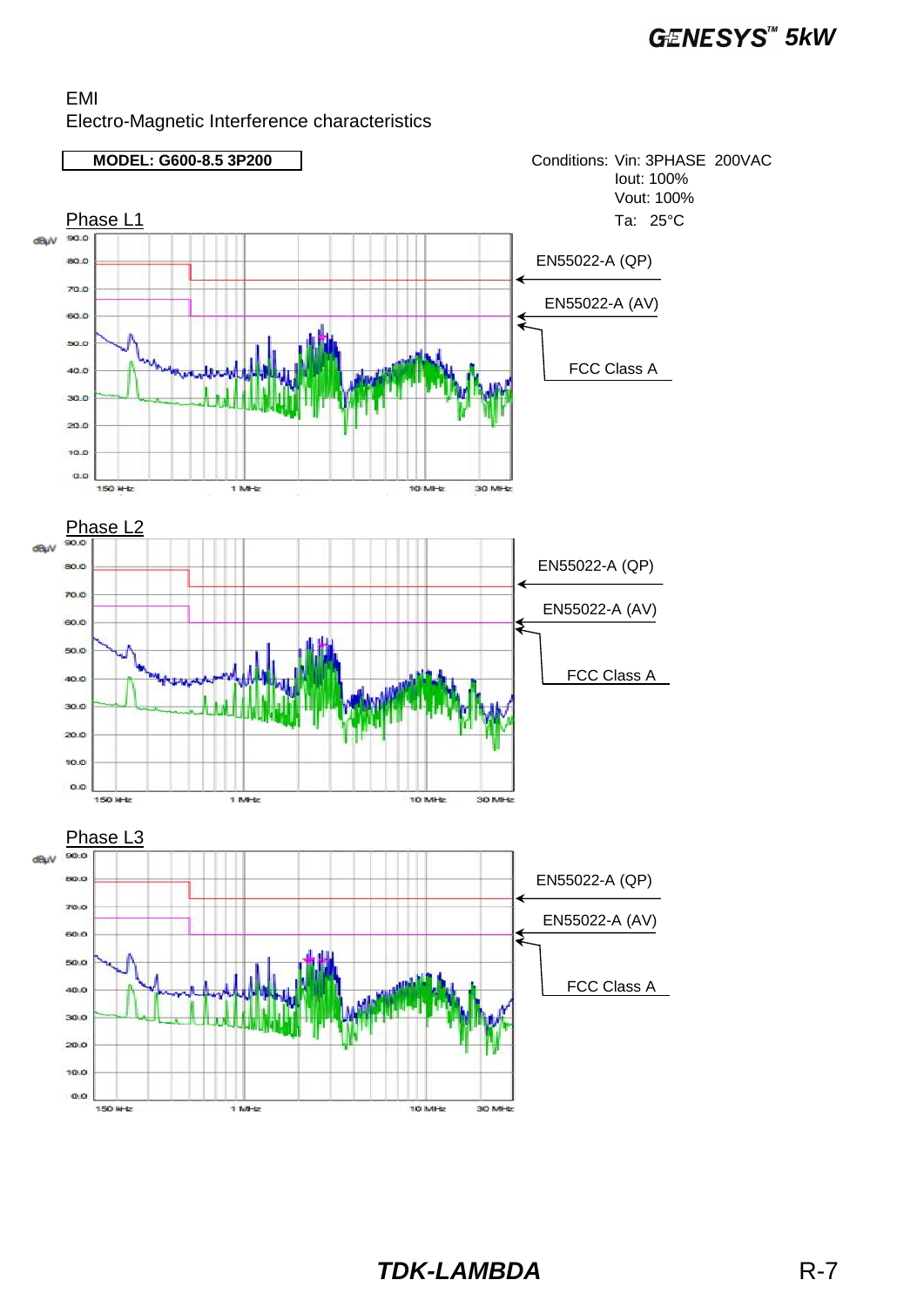#### **MODEL: G600-8.5 3P400**

(1) Test condition

| Input voltage/frequency: | 3PHASE 400VAC/50Hz      |
|--------------------------|-------------------------|
| Output current:          | 100%                    |
| Output voltage:          | 100%                    |
| Ambient temperature:     | 25°C                    |
| Regulation:              | FCC Class B, IEC61204-3 |

(2) Test results

Under the above test condition, emission level was below the limit line. Refer to the following interference wave list and next page for spectrum data.

| FCC Class B, IEC61204-3 |             |               |       |               |
|-------------------------|-------------|---------------|-------|---------------|
| <b>PHASE</b>            | <b>FREQ</b> | <b>RESULT</b> | LIMIT | <b>MARGIN</b> |
|                         |             | AV            | AV    |               |
|                         | <b>MHz</b>  | dBu∨          | dBµV  | dBuV          |
| L1                      | 18.56858    | 45.60         | 50.00 | 4.40          |
| L2                      | 18.56858    | 41.23         | 50.00 | 8.77          |
| L3                      | 14.02177    | 42.65         | 50.00 | 7.35          |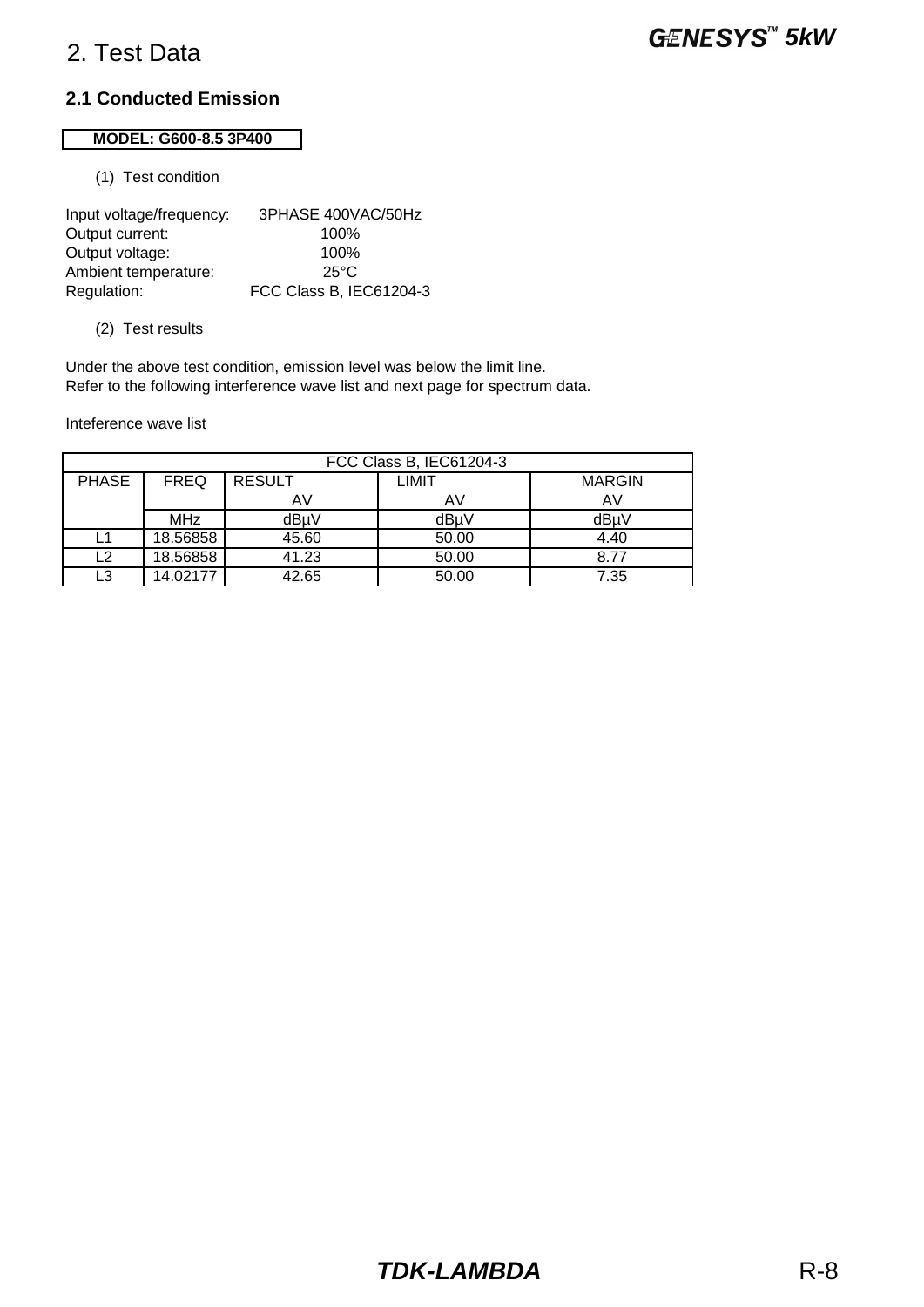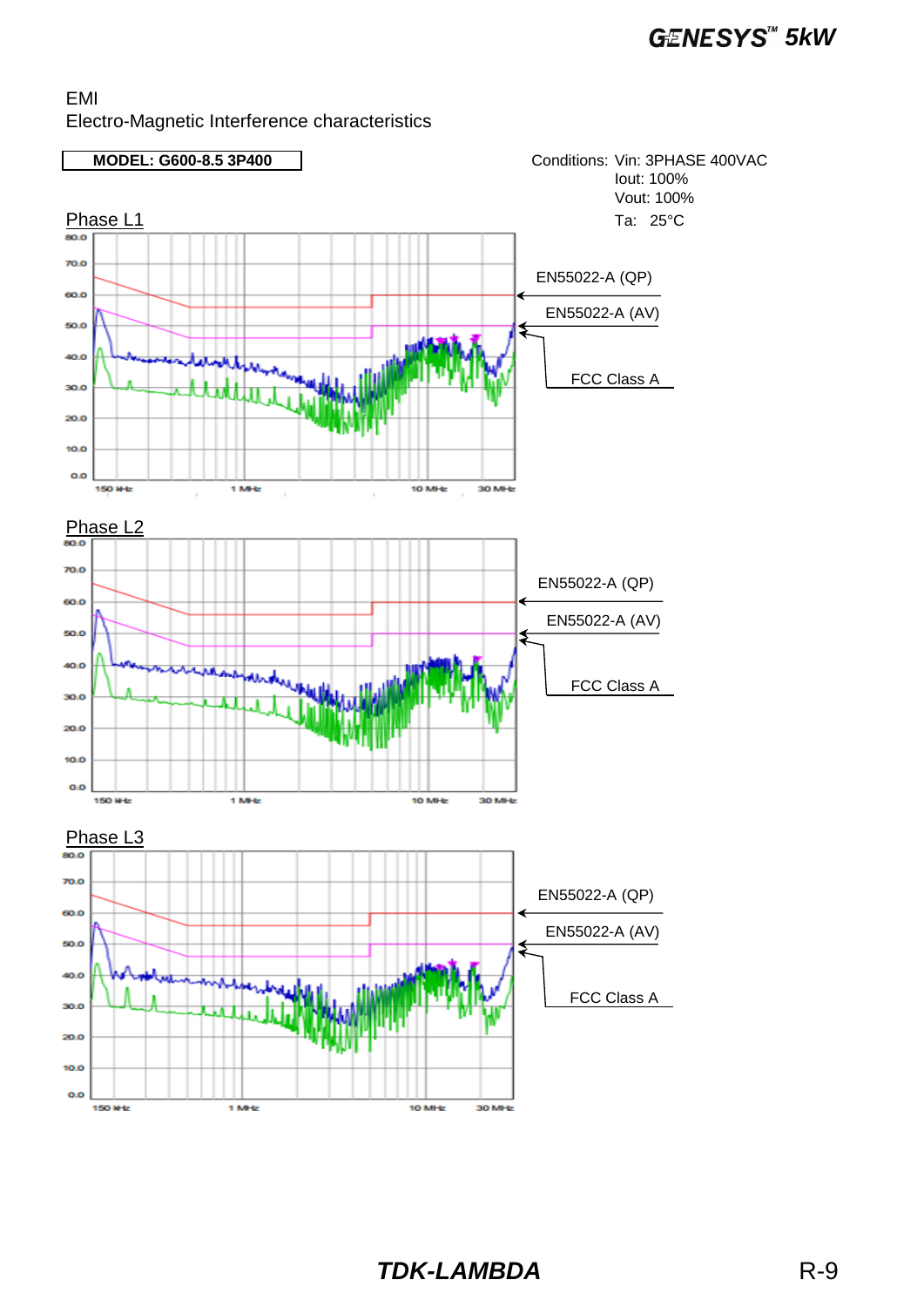#### EMI Electro-Magnetic interference characteristics



Frequency(MHz)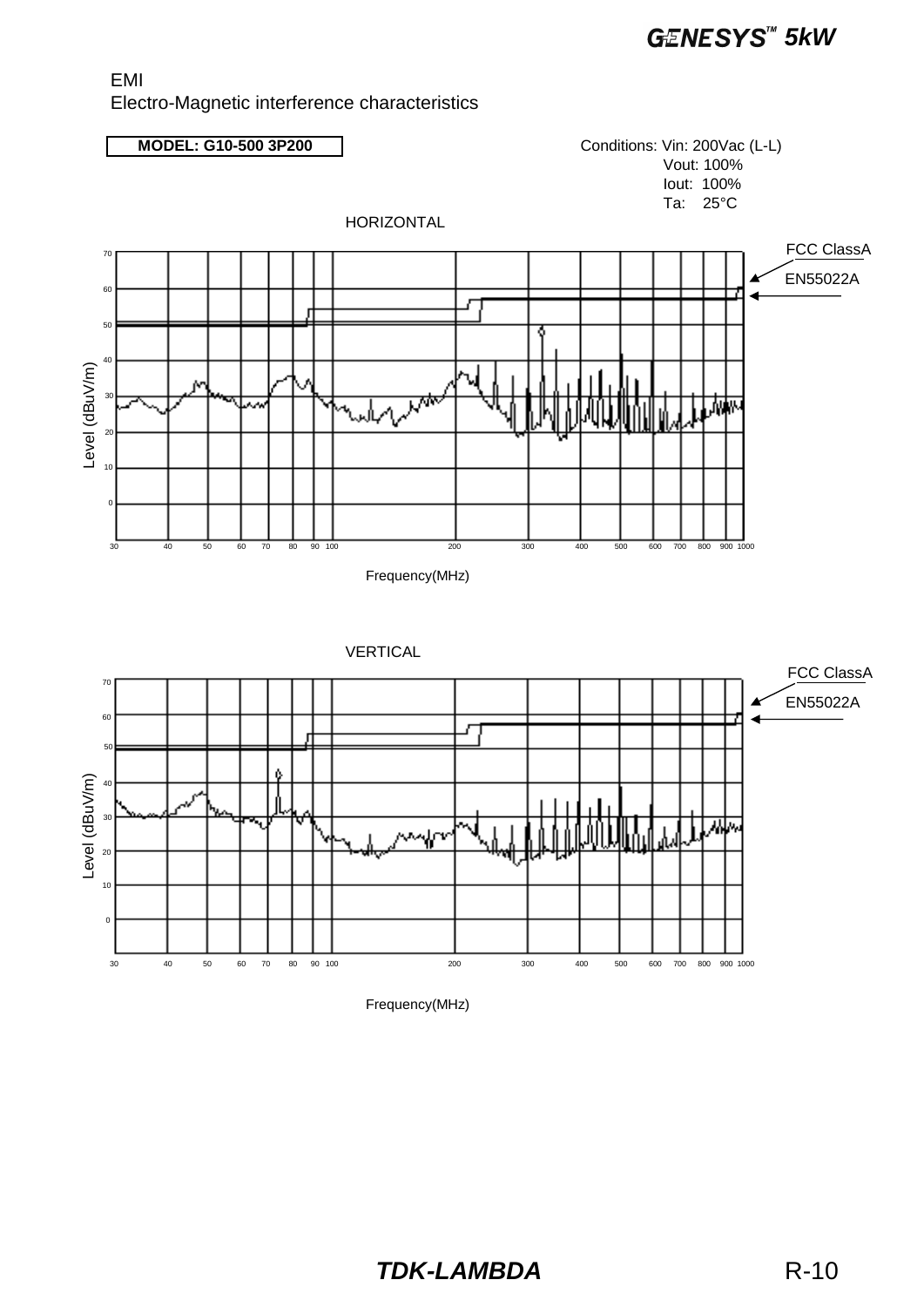#### EMI Electro-Magnetic interference characteristics

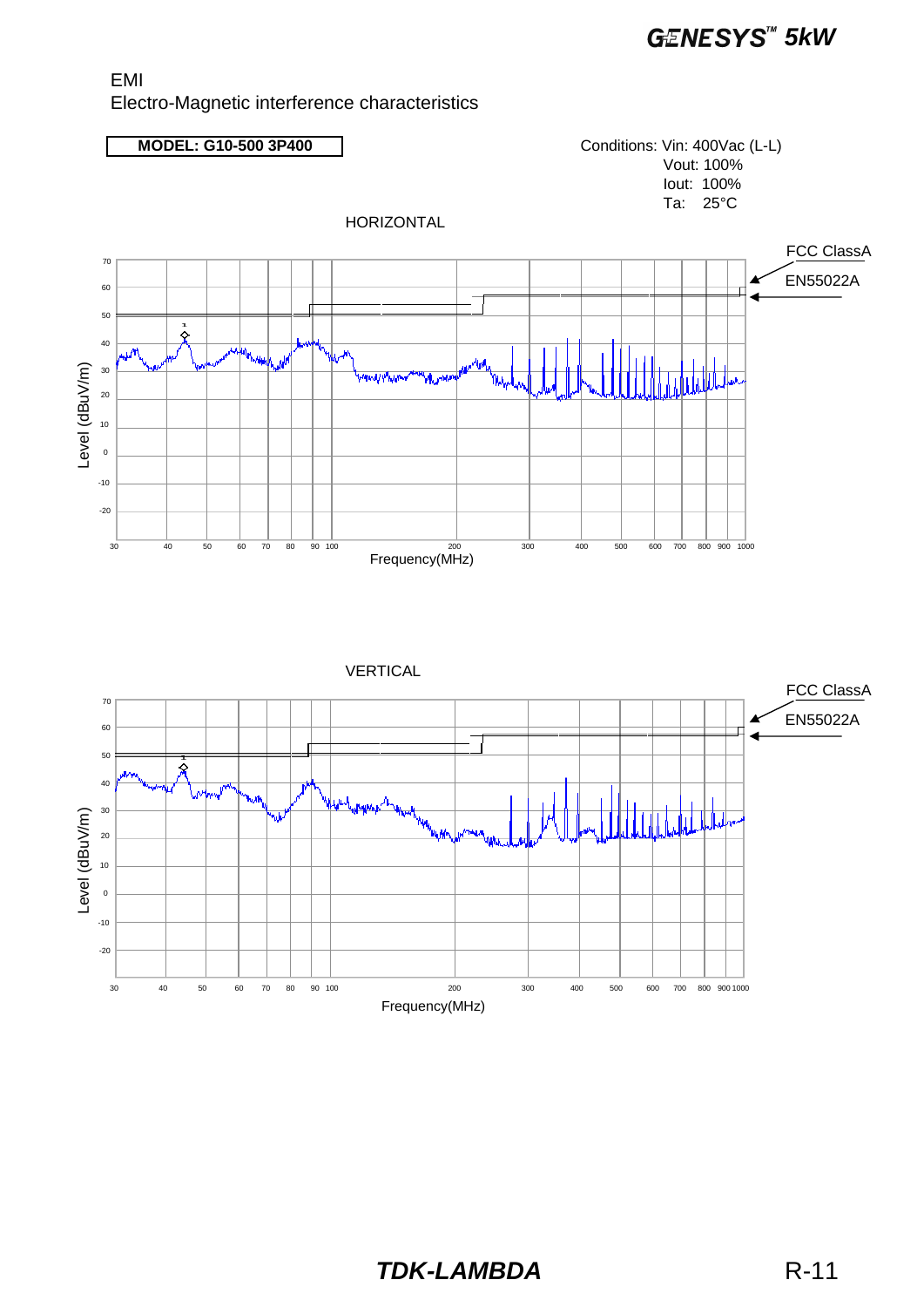#### EMI Electro-Magnetic interference characteristics



Frequency(MHz)